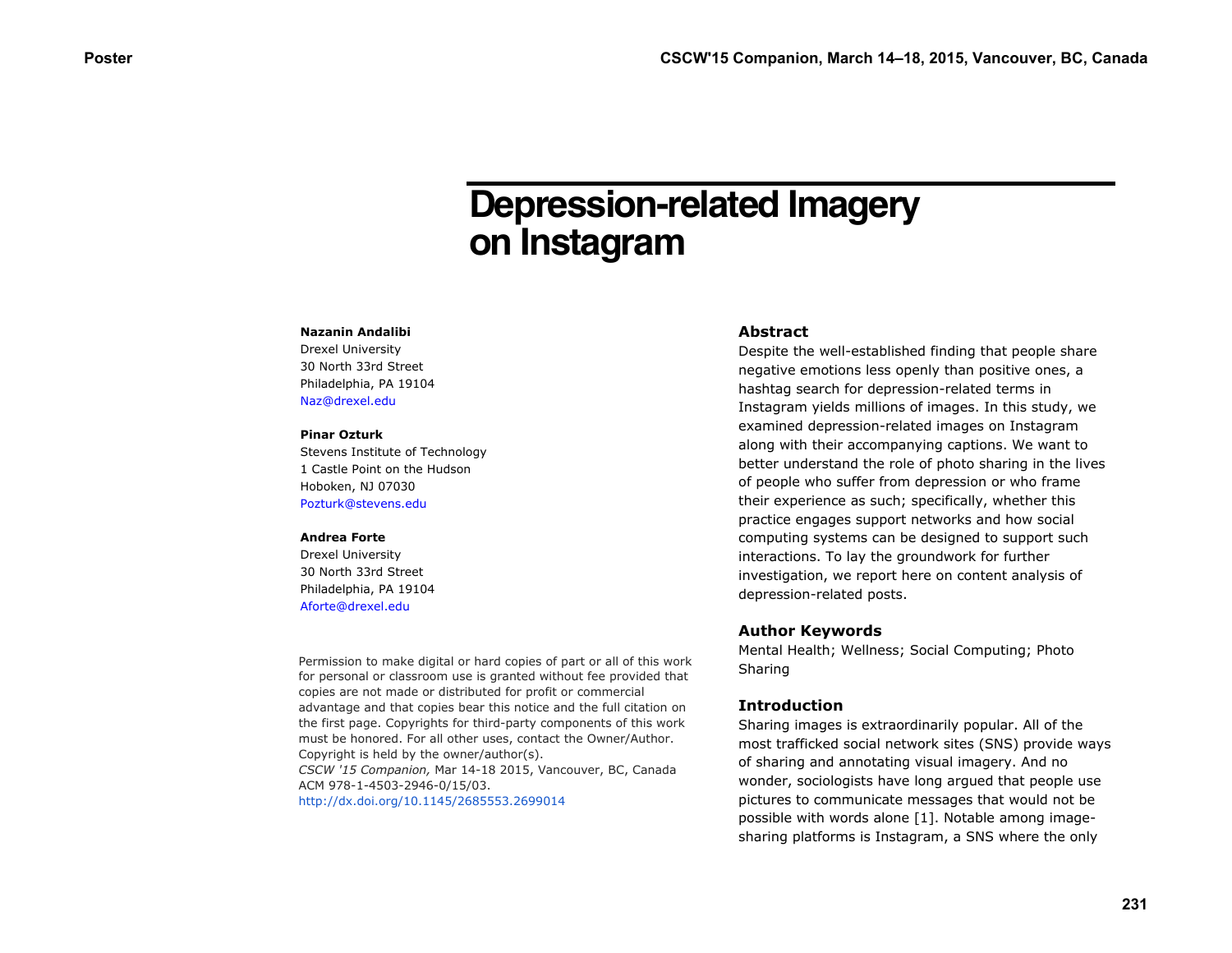

way to post is by sharing an image. As of October 2014, Instagram is the fastest growing SNS globally and has attracted about 200 million active users, with an average of 60 million shared photos per day, and about 20 billion photos shared overall [2]. About 17% of all adult Internet users use Instagram most of whom are women aged 18-29 [3].

Photo sharing provides a unique lens for understanding how people curate and express personal dimensions of their identity. People use photos to define and record their identity, maintain relationships, curate and cultivate self-representation, and express themselves [4]. Moreover, people who share provocative images have been found to advocate for the right to be one's self, advocate for the rights of others, and protect others [5].Due to the freedom associated with sharing among weak social ties, digital image-sharing can provide more opportunities for self-expression than traditional photo-clubs [6].

Sharing about depression is an interesting case for understanding photo sharing as an expressive activity. Traditional self-disclosure literature suggests that people share positive events with their networks more readily than negative ones [7]. People experiencing stressful events may be reluctant to share negative emotions due to self-presentation concerns and the stigma of being depressed or sad [8]. Yet, when people do share, there may be benefits—early work on online health support forums explored how they function as support groups [9]. In the only example we have encountered of research related to depression and image sharing, Seko discussed self-harm photographs

on Flickr as a kind of identity performance, where the self-harmed body becomes a site of intersecting discourses [10].

As a first step toward understanding the role of photo sharing in the lives of people who are coping with depression, we are examining depression-related shared content. For this initial study, we analyzed hundreds of Instagram image/caption pairs with #depression to answer the questions:

*Q1. What information do people disclose about themselves through depression-tagged images?* 

*Q2. What information do people disclose through captions accompanying these images?* 

*Q3. How do captions and images relate to each other?*

# **Data**

Using Instagram API, we gathered 95,046 depressiontagged photos posted by 24,920 unique users over one month (July 2014). Each image's URL was stored together with its user ID, number of likes and comments, date/time of creation, and tags. The images were separated into 24 bins representing activity by hour of the day. The average number of images per hour was 3960. We sampled 20% of one hour's worth of traffic (=800 posts) by randomly choosing posts from each bin in proportion to the total number of posts in that bin. Our final sample included 788 images and captions after removing 12 posts (foreign language and spam). 75% of images were tagged with other terms in addition to depression; the 100 most frequent cooccurring tags appear in Figure 1, with #demons appearing 20 times.

**Figure 1** Top 100 Frequent Tags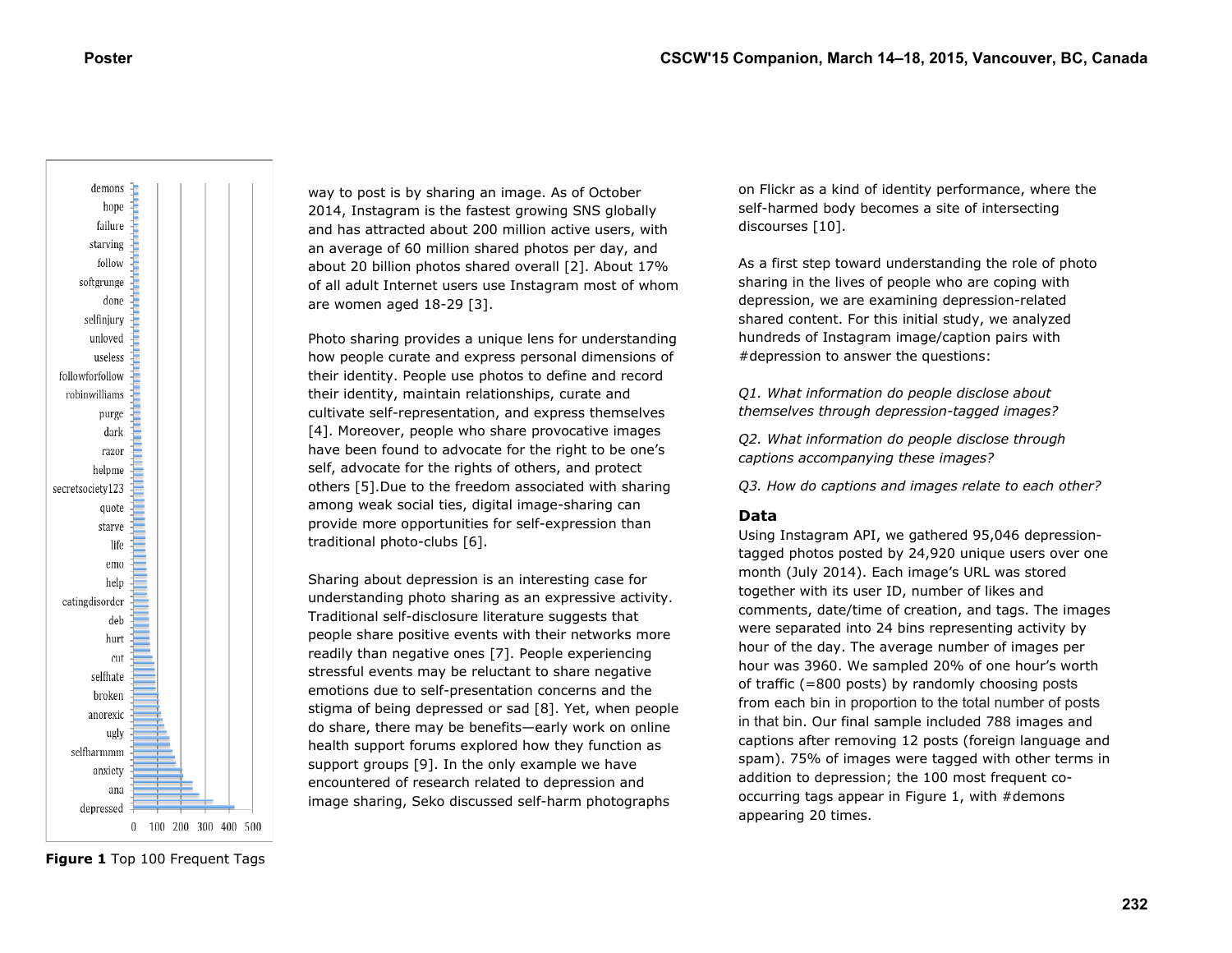

**Figure 2** The percentage of appearances of each topic is shown in this figure. Each topic is represented with three bars: Percentage of appearance in posts as a whole, captions, and images. These are respectively shown in yellow, green, and blue from top to bottom.

Due to space and visibility constraints, observed topics are illustrated in two figures (i.e. Figure 2 and Figure 3). Figure 2 shows more frequent topics.

## **Method**

Our approach to analyzing images and their textual captions is inspired by the social semiotics position that people communicate using multiple modes and that choosing a particular mode has cultural and social meaning. Therefore, we think it is important to examine both visual and textual content. To develop a codebook, the first two authors independently coded a sample of 100 images and captions, and then discussed each image, caption and code together. Next, they coded another 100 posts and similarly discussed each afterwards. They finally coded a batch of 50 posts for which the Cohen's Kappa coefficient was 0.96 which is considered excellent agreement. Finally, each one of the first two authors coded a new separate batch of 400 images and captions. For images, codes were developed related to the *content*, the *form* of presentation, and visual *techniques*. The authors coded captions both for content and how they related to the image. Multiple codes were applied to each image and caption. Data related to form and techniques are not reported in this paper.

## **Findings**

In response to Q1 and Q2, Figure 2 and Figure 3 show detailed topical themes in captions-only, images-only, and whole posts (caption and image). As seen in the graphs, in addition to documenting the kinds of content shared such as emotions, suicidal thoughts, personal narratives, or emotional and informational support, it is notable that many of the posts suggested that sharers are aware of and thinking about their audience. They would sometimes show this by asking questions, apologizing, directly talking to the audience or addressing them as "you." In a few cases, we observed audience transactions such as promises to share a

selfie in exchange for a certain number of likes or followers. In other cases, people requested an "ana buddy" or promised "2 hours of fasting for each like." In selfies, gazing at the camera suggested reduced social distance [10]. Additionally, there were instances of seeking or providing support, advice, and information.

In some posts we identified a sense of group identity; for example, sharers would refer to themselves as "just another depressed girl" which suggests an affinity identity. Sentiments like, "we are not cutting for your attention, so get out of here" suggest the sharers perceive Instagram as a "*publicly private space.*" Perceptions of society not caring and the stigma of depression were widely discussed, as were personal relationships (i.e. family, romance, friendships). Some sharers degraded or blamed themselves. Our analysis suggests that images alone were used to communicate about most topics; however, seeking or providing help/support/engagement, and positive emotions were shared more often through textual captions.

Additionally, in posts that depicted individuals and were not celebrities or screen shots, we coded for gender and approximate age. We identified 72% females and 17% males and around 4% minors*.* These cues were largely available through images, though captions occasionally referred to age or gender.

With regards to Q3, when we examined the relationship between the image and its caption - excluding the 35% that only had tags - we found that 13% of captions were descriptive of the image, 35% provided contextual and different information, 32% provided additional but similar information, and 20% were unrelated.